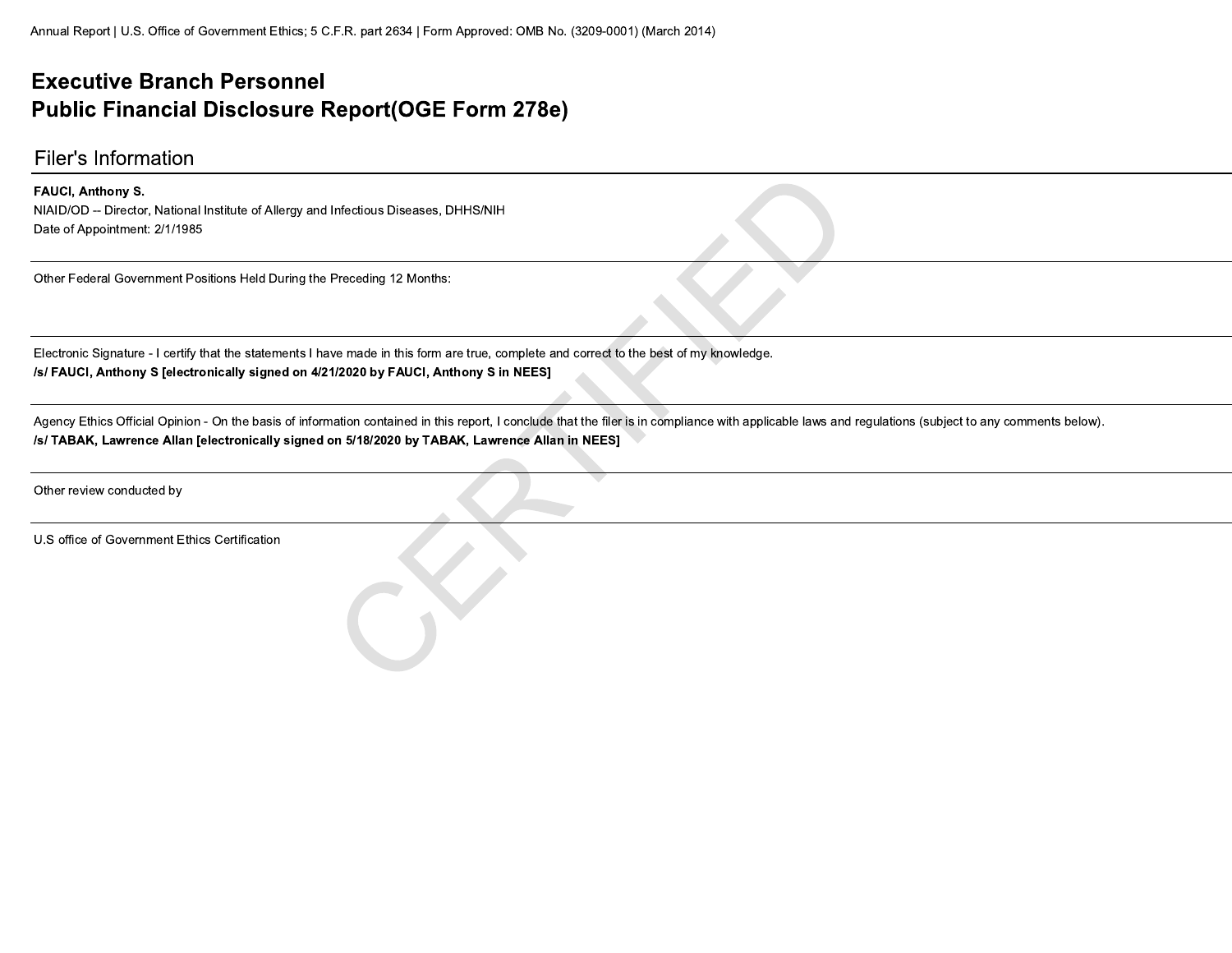#### 1. Filer's Positions Held Outside United States Government

| # | <b>NAME</b>                                                | <b>CITY STATE</b> | <b>ORG TYPE</b>   | <b>POSITION</b>   | <b>FROM</b> | TO      |
|---|------------------------------------------------------------|-------------------|-------------------|-------------------|-------------|---------|
|   | Doris Duke Charitable Foundation (DDCF) (Filer<br>Changes) | New York, NY      | Foundation        | Member            | 10/1996     | Present |
|   | McGraw-Hill Publishing Company (Filer Changes)             | Burr Ridge, IL    | Publisher/Journal | Editor, Associate | 11/1983     | Present |

# 2. Filer's Employment Assets and Income

| #              | <b>DESCRIPTION</b>                                                                                                             | $\sim$<br>EIF | <b>VALUE</b>       | <b>INCOME TYPE</b>  | <b>INCOME AMOUNT</b>    |
|----------------|--------------------------------------------------------------------------------------------------------------------------------|---------------|--------------------|---------------------|-------------------------|
|                | Jackson-Fillmore (Italian Restaurant), Partnership or Joint<br>Venture, Restaurant), San Francisco, CA                         | N/A           | \$1,001 - \$15,000 |                     | None                    |
| $\overline{2}$ | McGraw-Hill Publishers, Inc. - New York, New York, Book<br>Royalty for editing "Harrison's Principles of Internal<br>Medicine" | N/A           | None               | Rents and Royalties | \$100,001 - \$1,000,000 |
| 3              | Attachment: 2019 - Filer - Revocable Trust - Account<br>Summary                                                                |               |                    |                     |                         |
| 4              | Attachment: 2019 - Filer - Defined Benefit Plan - Account<br>Summary                                                           |               |                    |                     |                         |
| 5              | Attachment: 2019 - Filer - Contributory IRA - Account<br>Summary                                                               |               |                    |                     |                         |
| 6              | Attachment: 2019 - Spouse - Revocable Trust - Account<br>Summary                                                               |               |                    |                     |                         |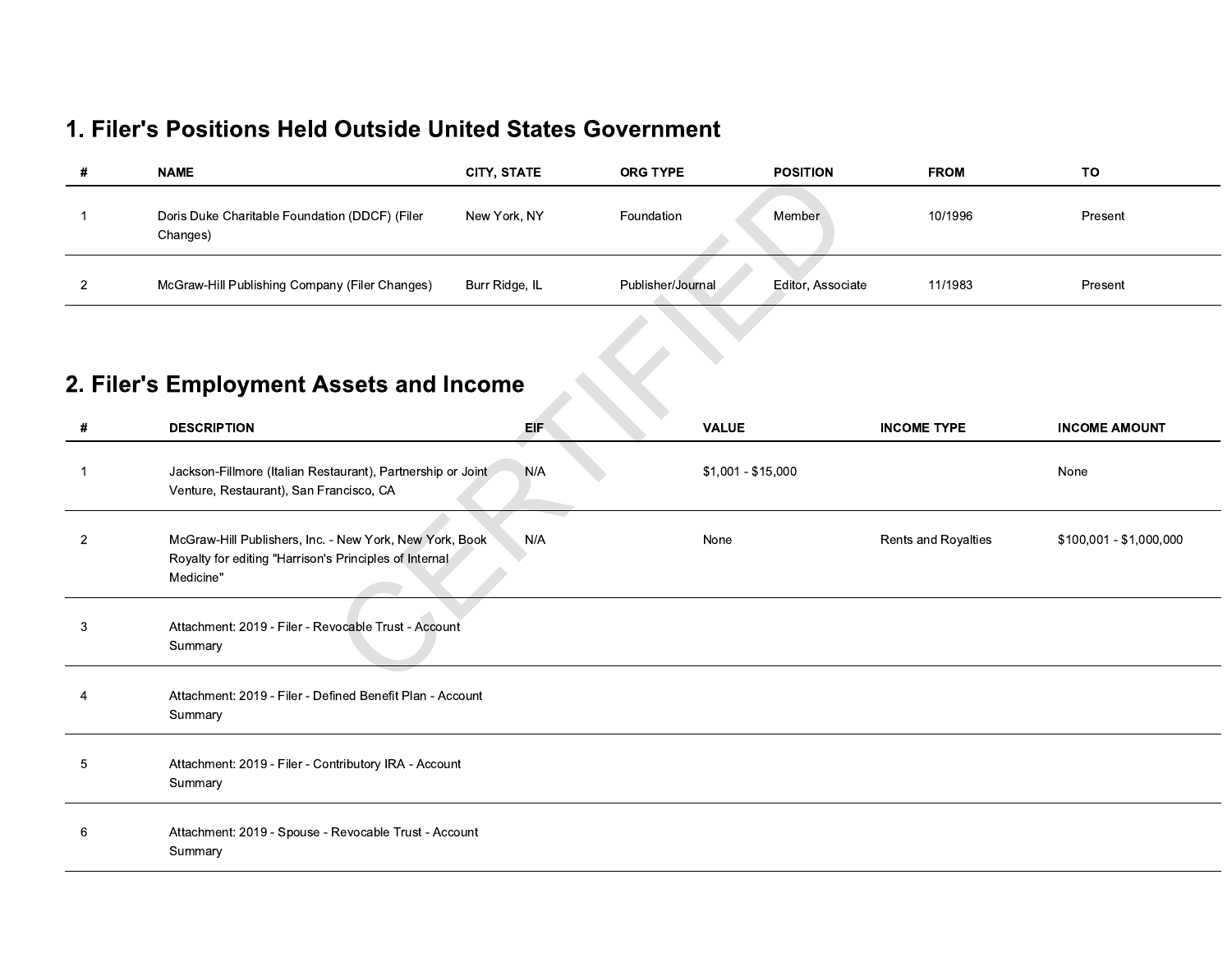### 3. Filer's Employment Agreements and Arrangements

None

## 4. Filer's Sources of Compensation Exceeding \$5,000 in a year

None

### 5. Spouse's Employment Assets and Income

None

#### 6. Other Assets and Income

| # | <b>DESCRIPTION</b>                                                                                                                 | <b>EIF</b> | <b>VALUE</b>          | <b>INCOME TYPE</b> | <b>INCOME AMOUNT</b> |
|---|------------------------------------------------------------------------------------------------------------------------------------|------------|-----------------------|--------------------|----------------------|
|   | Dreyfus Liquid Assets Class I - Money Market, Mutual<br>Fund, Investment Fund, or Pool (Filer Changes)                             | v          | \$250,001 - \$500,000 | Dividends          | \$2,501 - \$5,000    |
|   | Learning Quest 529 Education Plan for Child #3: Moderate<br>track, Short-term Portfolio., Mutual Fund, Investment Fund,<br>or Pool | Y          | \$50,001 - \$100,000  | Dividends          | \$2,501 - \$5,000    |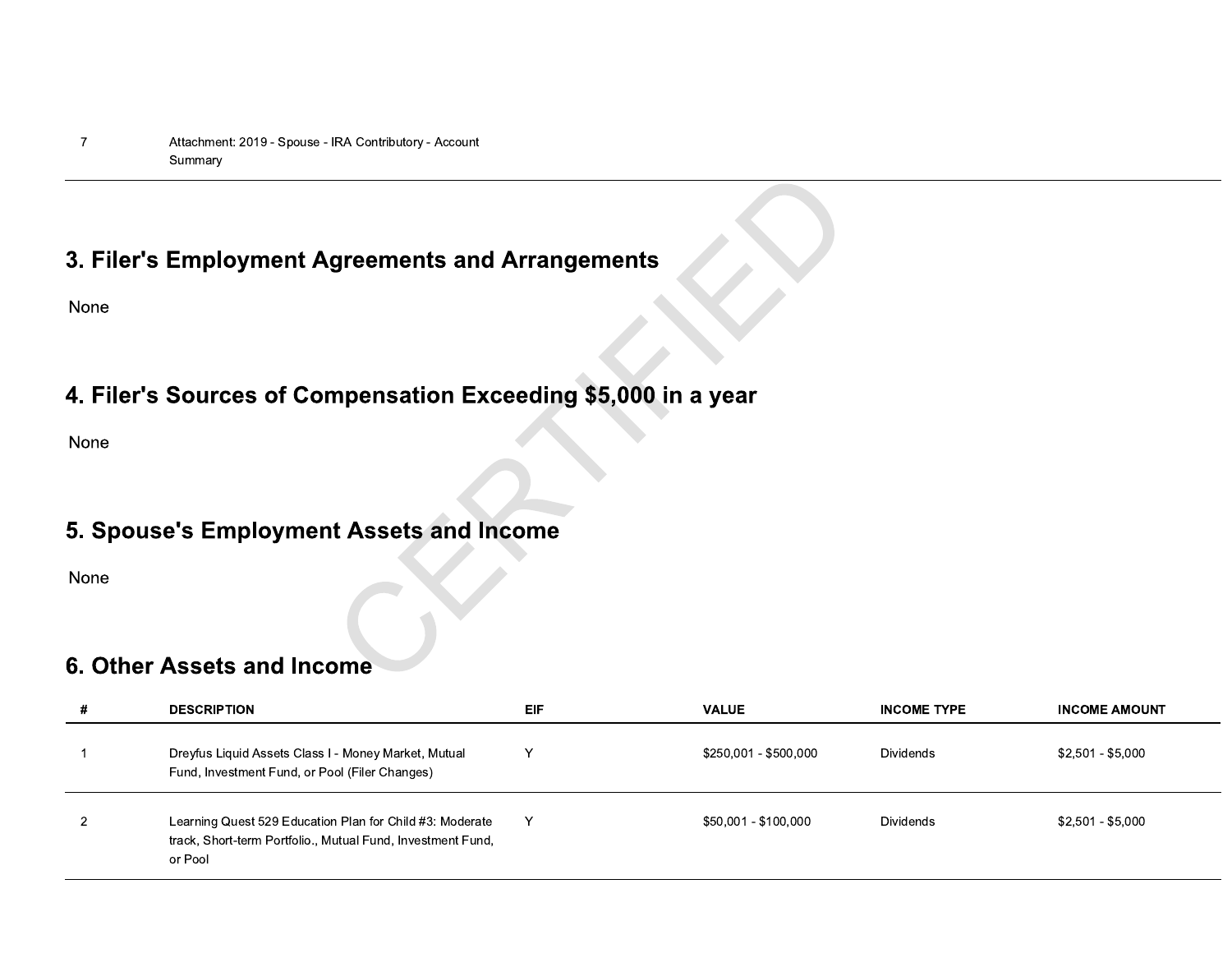|                        | <b>7. Transactions</b>                                         |                    |                                     |               |
|------------------------|----------------------------------------------------------------|--------------------|-------------------------------------|---------------|
| $\#$                   | <b>DESCRIPTION</b>                                             | <b>TYPE</b>        | <b>DATE</b>                         | <b>AMOUNT</b> |
| -1                     | Attachment: 2019 - Spouse - IRA Contributory - Transactions    |                    |                                     |               |
| $\overline{2}$         | Attachment: 2019 - Spouse - Revocable Trust - Transactions     |                    |                                     |               |
| $\mathbf{3}$           | Attachment: 2019 - Filer - Defined Benefit Plan - Transactions |                    |                                     |               |
| 4                      | Attachment: 2019 - Filer - IRA Contributory - Transactions     |                    |                                     |               |
| $5\phantom{.0}$        | Attachment: 2019 - Filer - Revocable Trust - Transactions      |                    |                                     |               |
| 8. Liabilities<br>None |                                                                |                    |                                     |               |
|                        | 9. Gifts and Travel Reimbursements                             |                    |                                     |               |
| #                      | <b>SOURCE NAME</b>                                             | <b>CITY, STATE</b> | <b>BRIEF DESCRIPTION</b>            | <b>VALUE</b>  |
| $\overline{1}$         | Lurie Prize - Foundation for NIH (Filer Changes)               | Bethesda,, MD      | WAG - Attended the 2019<br>$\sim$ . | \$500         |

| 8. Liabilities<br>None |                                                          |                    |                                                                                          |              |
|------------------------|----------------------------------------------------------|--------------------|------------------------------------------------------------------------------------------|--------------|
| #                      | 9. Gifts and Travel Reimbursements<br><b>SOURCE NAME</b> | <b>CITY, STATE</b> | <b>BRIEF DESCRIPTION</b>                                                                 | <b>VALUE</b> |
| -1                     | Lurie Prize - Foundation for NIH (Filer Changes)         | Bethesda,, MD      | WAG - Attended the 2019<br>Awards Ceremony and served<br>as presenter of the Lurie Prize | \$500        |